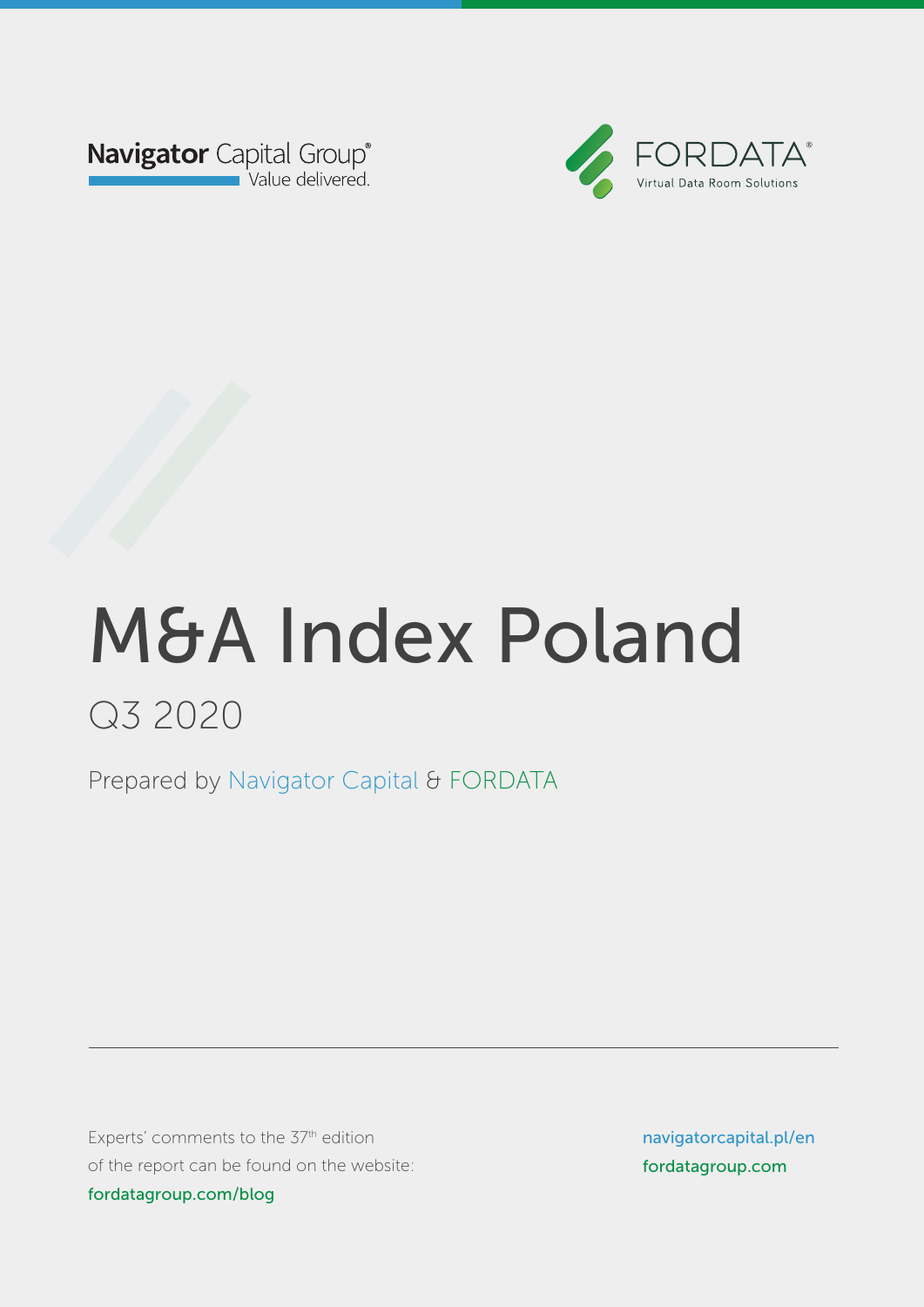by Navigator Capital & FORDATA | October 2020

### Total number of transactions\*



### The largest transaction\*\*

# EUR 1 100 m

(Acquisition of Suez assets by Schwarz Group)

\* based on public data

\*\* among transactions with disclosed prices

### About the report:

The M&A Index Poland report is a position that has become a permanent fixture in the calendar of the industry summaries in Poland. The reports are prepared quarterly by a consulting firm Navigator Capital and FORDATA, a leader in the field of IT solutions which support M&A transactions.

These reports are created to monitor the dynamics of Polish M&A market and to demonstrate the most interesting transactions. We also monitor the frequency of use of the Virtual Data Room during M&A processes in Poland.

### Introduction

In Q3 2020, we witnessed 74 transactions on the merger and acquisition market. This is 41 more than in Q3 2019. The largest transaction in this area was the takeover of Suez assets in Poland for the amount of approx. EUR 1 100 m by Schwarz Group.

#### Selected transactions

| <b>TARGET</b>             | <b>BIDDER</b>    | <b>SELLER</b>    | <b>VALUE [EUR]</b> |
|---------------------------|------------------|------------------|--------------------|
| <b>Centrum Estethique</b> | Tar Heel Capital | Private inwestor | Undisclosed        |

(3rd July) The private equity fund Tar Heel Capital took over 70% of the shares in Centrum Estetique, a clinic of aesthetic dentistry located in Polanica Zdrój. The acquired company provides services in digital dentistry, orthodontics and implantology, has modern diagnostic equipment and employs about 20 specialists. Centrum is to serve as a consolidation platform for the dental services market in Poland, which is highly fragmented in comparison with Western European countries. In addition, the new owners predict further potential for dynamic organic growth of the whole industry.

| <b>TARGET</b> | <b>BIDDER</b> | <b>SELLER</b>            | <b>VALUE [EUR]</b> |
|---------------|---------------|--------------------------|--------------------|
| Golpasz       | De Heus       | <b>Resource Partners</b> | Undisclosed        |

(7th July) Royal De Heus, an international company operating in the field of animal nutrition, acquired 100% of shares in Golpasz, a leader in the Polish market of production of fodder for poultry, cattle and pigs from Resource Partners fund and minority shareholders. The transaction includes 4 plants with a production potential of approx. 500,000 tonnes of fodder per year, a 1300 hectares farm and whole distribution activities. The acquisition will contribute to increasing the De Heus Group's share in the Polish market, as well as expand the local product range. In 2018, Golpasz had about 200 employees and generated EUR 130m revenue.

| <b>TARGET</b>          | <b>BIDDER</b>    | <b>SELLER</b> | <b>VALUE [EUR]</b> |
|------------------------|------------------|---------------|--------------------|
| <b>Solid Logistics</b> | <b>VGL Group</b> | USC Cypr      | Undisclosed        |

(9th July) VGL Group, a company providing global air freight, road cargo and warehouse services, acquired Solid Logistics, a logistics operator offering vehicle, sea, air transportation and warehousing based in Warsaw. Thanks to the concentration, the VGL Group strengthened its position among Polish logistics companies with a global reach. The transaction was carried out using the FORDATA Virtual Data Room system.

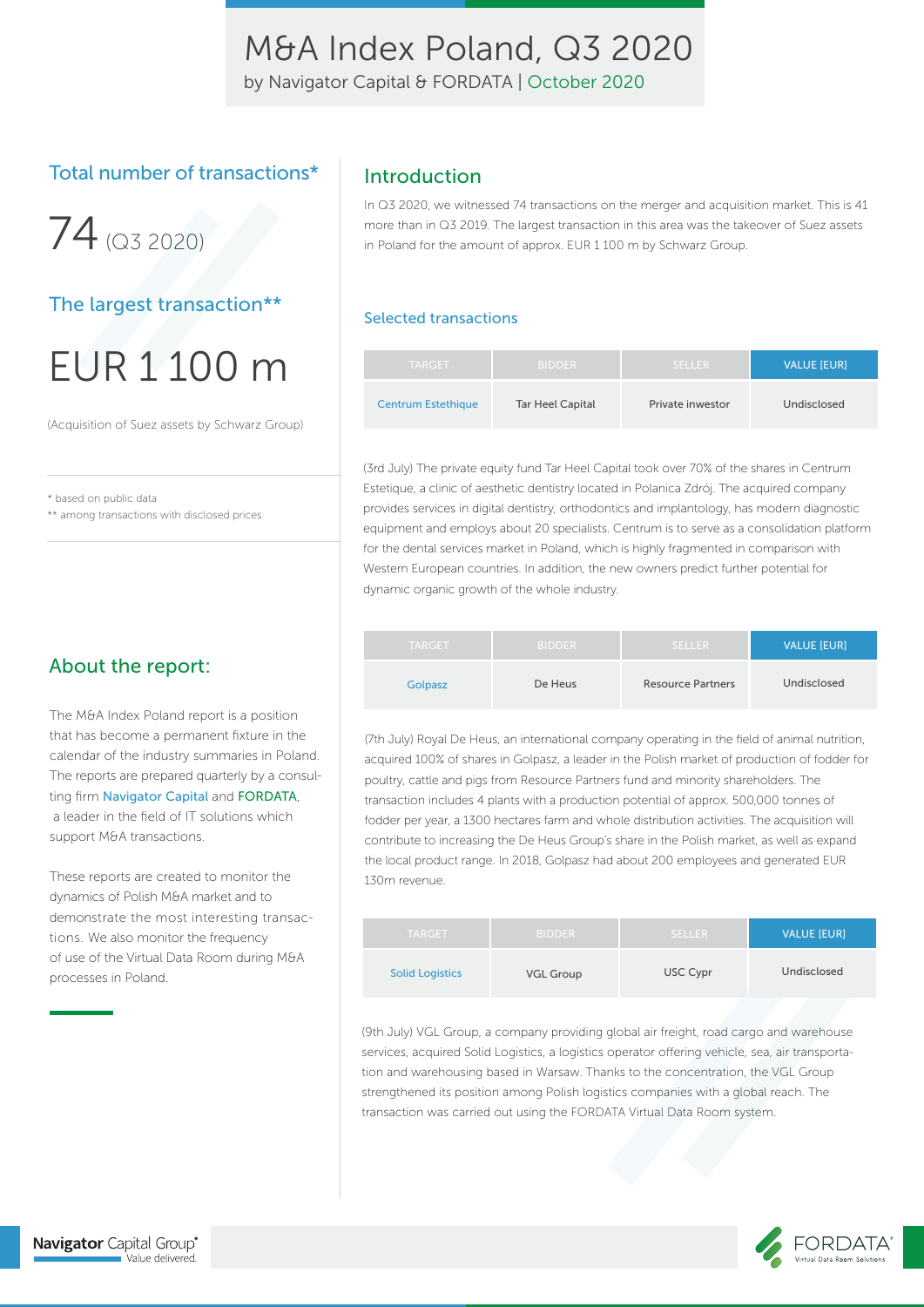by Navigator Capital & FORDATA | October 2020

### By sector

Transactions with the participation of Polish companies grouped by sectors (by number of transactions)

#### TARGET (%)



BIDDER (%)



#### SELLER (%)



| <b>TARGET</b> | <b>BIDDER</b> | <b>SELLER</b> | <b>VALUE [EUR]</b> |
|---------------|---------------|---------------|--------------------|
| Ciech Żywice  | <b>LERG</b>   | Ciech         | 36 m               |

(21st July) Ciech Group, one of the leaders in the chemical market and the second largest producer of soda ash in Europe, after reviewing strategic options, sold a separate part of its epoxy, polyester and unsaturated resin business to LERG, one of the most important resin producers in Poland. The value of the transaction was approx. EUR 36m. Ciech Żywice generated about EUR 67m revenue (of which nearly half was export), employed 240 people and had its own R&D department.

| <b>TARGET</b>  | <b>BIDDER</b> | <b>SELLER</b>    | <b>VALUE [EUR]</b> |
|----------------|---------------|------------------|--------------------|
| <b>Betamed</b> | Air Liquide   | Private Investor | Undisclosed        |

(August 24th) The Polish leader of the long-term care market, Betamed, is in the final stage of talks on capital cooperation with the French company operating in the production and distribution of industrial gases and healthcare technologies, Air Liquide. The acquirer, which owns four technical gas production plants in Poland, is a global leader in the area of long-term care with care houses in 14 provinces. Thanks to the transaction and partnership with Air Liquide, Betamed will gain access to unique know-how and increase its development potential.

| <b>TARGET</b> | <b>BIDDER</b>                    | <b>SELLER</b>               | <b>VALUE [EUR]</b> |
|---------------|----------------------------------|-----------------------------|--------------------|
| Skoczyklody   | <b>PGE Energia</b><br>Odnawialna | <b>Enterprise Investors</b> | 50 m               |

(31st July) Skoczykłody wind farm managed by private equity fund Enterprise Investors was taken over by PGE Energia Odnawialna. The 36 MW wind farm was established in 2015 by the fund's company, Wento. The purchase of the power plant located in the lodzkie voievodeship is part of the green strategy of Polska Grupa Energetyczna, which plans to increase the share of RES in the national energy mix both through acquisition and construction of its own installations. The value of the transaction was approximately EUR 50 m.

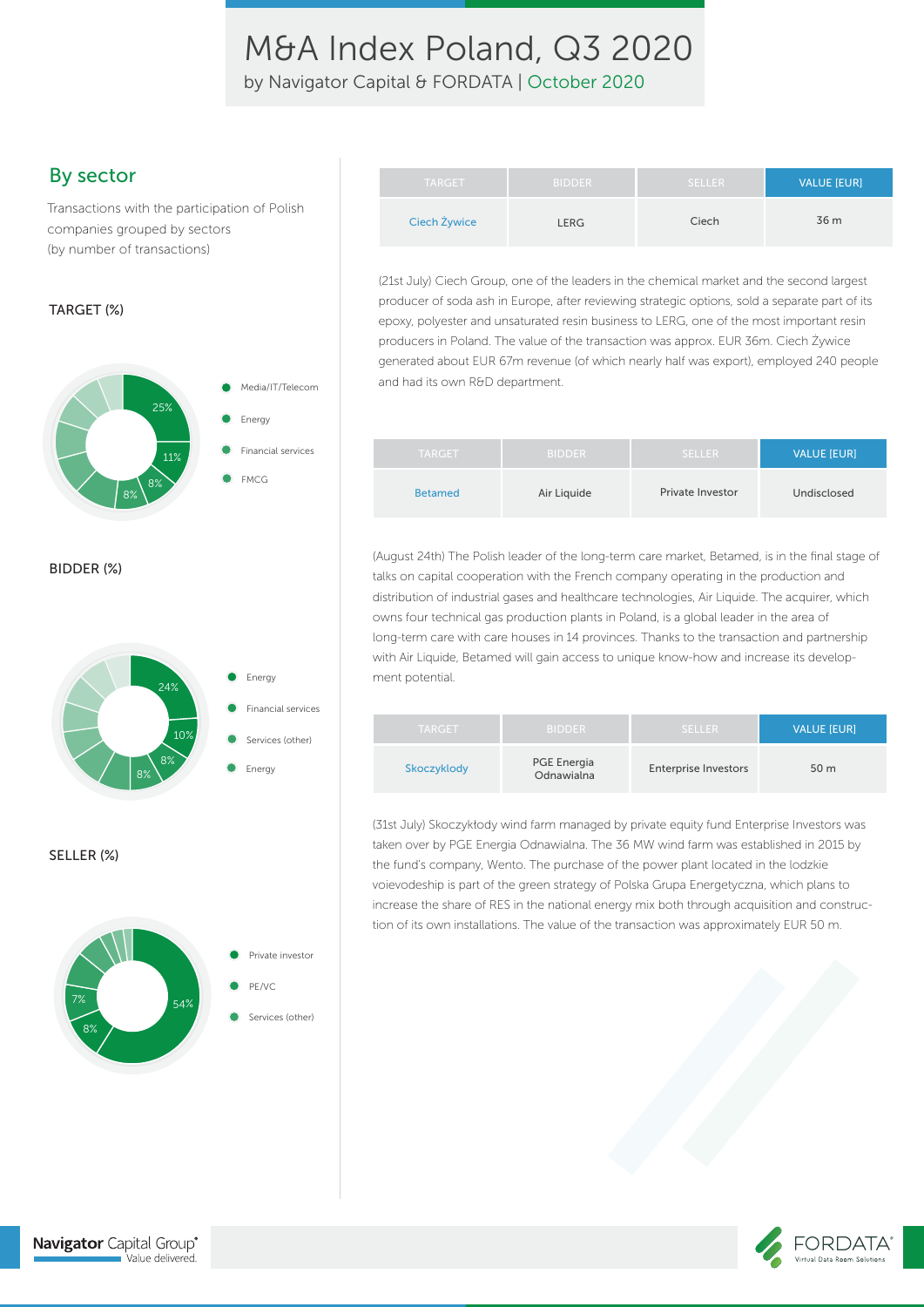by Navigator Capital & FORDATA | October 2020

| <b>TARGET</b>   | <b>BIDDER</b> | SELLER.          | <b>VALUE [EUR]</b> |
|-----------------|---------------|------------------|--------------------|
| <b>Experior</b> | Clinscience   | Private inwestor | Undisclosed        |

(4th August) The Neuca Group is increasingly keen to establish its presence on the clinical trials market, as confirmed by another foreign acquisition in this sector. After Germany, the time has come for the Spanish company Experior, which has been acquired by the Neuca Group's Clinscience company. Thanks to the acquisition, the Polish company will gain access to approx. 50 clinical hospitals, which are located mainly in the Spanish market and other markets where Experior is present, including Italy, France, UK and the Benelux countries. Thanks to further acquisitions, the Neuca Group, an entity listed on the Warsaw Stock Exchange, is becoming more and more recognisable outside Poland. Its stock market capitalization currently amounts to approx. EUR 0.5b.

| <b>TARGET</b> | <b>BIDDER</b> | <b>SELLER</b>   | <b>VALUE [EUR]</b> |
|---------------|---------------|-----------------|--------------------|
| Lotos         | PKN Orlen     | Polish treasury | Undisclosed        |

(19th August) During this year's holidays, the European Commission gave conditional approval to one of the most anticipated transactions in Poland, the acquisition of Lotos by PKN Orlen. The consent to the transaction is conditional and the transaction may take place under the condition that about 300 petrol stations are sold by PKN Orlen and part of the shares in the Gdansk refinery, currently owned by Lotos, is sold. Thanks to the acquisition of Lotos and Energa a few months earlier, PKN Orlen is realising its vision of a multienergy company which will be one of the leading players on the European market. PKN Orlen is considering further consolidation steps in the energy sector. PGNIG is indicated as a potential subject of another transaction.

| <b>TARGET</b>      | <b>BIDDER</b> | <b>SELLER</b>                       | <b>VALUE IEURI</b> |
|--------------------|---------------|-------------------------------------|--------------------|
| <b>TMS Brokers</b> | Oanda Global  | ForeVest<br><b>Capital Partners</b> | Undisclosed        |

(1st September) This is yet another transaction on the online brokerage market this year after the sale of XTB shares by the private equity fund Enterprise Investors. TMS Brokers was acquired by Oanda Global, a leading global forex broker. The acquisition will enable the acquirer to strengthen its position in Europe, as well as to return to the Polish market, where the company was already present in the past. Thanks to the transaction, TMS Brokers will be able to realize synergy effects resulting from expanding its product offer and gaining access to advanced technical solutions. The Brokerage will also have greater opportunities to develop its own brand abroad, especially in the Baltic countries. TMS Brokers employed about 70 people.

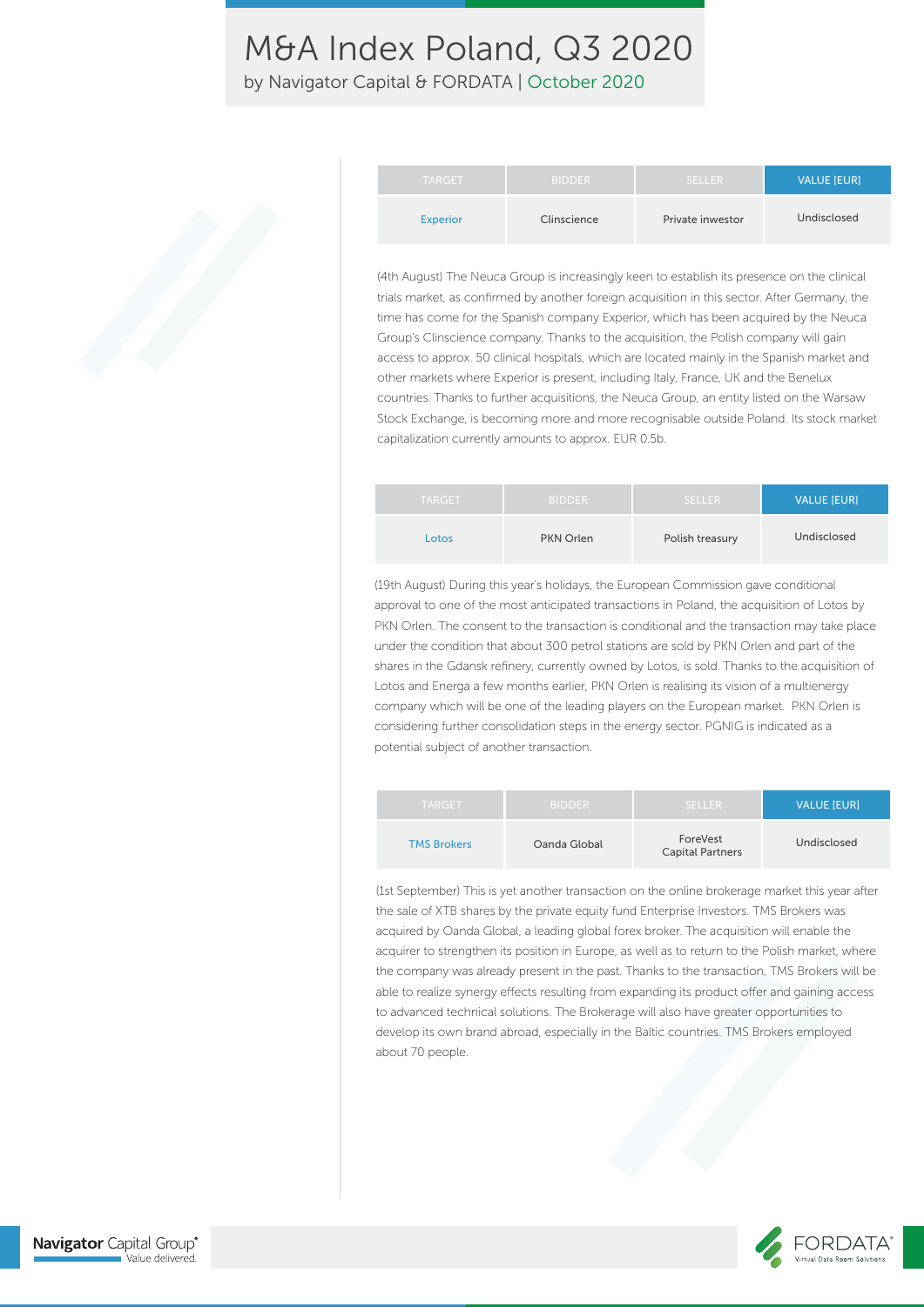by Navigator Capital & FORDATA | October 2020

### Navigator Capital

- Navigator Capital along with Dom Maklerski Navigator (Navigator Brokerage House) is the leading independent financial adviser, specializing in mergers and acquisitions and public and private issues of stocks and bonds.
- **During 12 years of its market presence, Navigator** Capital Group conducted over 100 transactions, of over 6 billion PLN total value.
- Through cooperation with international network of advisory firms associated in the Pandion Partners, Navigator Capital effectively handles international transactions.

### FORDATA

- FORDATA is a pioneer on the Polish capital market. Based on Virtual Data Room technology, we support our clients in managing documents and communication during complex transactional processes.
- We support the largest M&A, IPO transactions, private  $\bullet$ equity investments, restructurings, projects associated with obtaining financing and privatizations in Poland and other countries of Central and Eastern Europe.
- FORDATA systems increased safety and efficiency of hundreds of different types of transactions with a total value of over PLN 40 billion
- FORDATA services are used by the industry leaders in Poland and abroad, including largest advisory companies, banks, legal advisors or Private Equity/Venture Capital funds, ie. Enterprise Investors, PGNiG, Enea SA, Home.pl, Grupa LOTOS, PZU SA, Orange SA, Grant Thornton, NFI Empik, ZELMER, Bank DNB, Bank Pocztowy, Polimex Mostostal, Budimex, DM PKO Banku Polskiego, Deloitte Advisory, EY, KPMG Advisory, JSW, HAITONG, Knight Frank and many others.

**LE CATALYST** 



Authorised Adviser



## **Contact**

Karol Szykowny, CFA Director e: karol.szykowny@navigatorcapital.pl

#### Navigator Capital S.A.

ul. Twarda 18, 00-105 Warsaw, Poland t: +48 22 630 83 33 f: +48 22 630 83 30 e: biuro@navigatorcapital.pl navigatorcapital.pl/en

Alicja Kukla-Kowalska Head of Sales EMEA e: alicja.kukla@fordatagroup.com t: +48 533 354 054

FORDATA sp. z o.o. Taczaka 24, 61-819 Poznań, Poland m: +48 533 354 054 e: office@fordatagroup.com fordatagroup.com

| Navigator Capital Group® |                  |
|--------------------------|------------------|
|                          | Value delivered. |

| <b>TARGET</b> | <b>BIDDER</b> | <b>SELLER</b>    | VALUE [EUR] |
|---------------|---------------|------------------|-------------|
| Codewise      | CentralNic    | Private investor | 35 m        |

(10th September) Codewise, a Polish start-up founded in 2011 by Robert Gryn, was acquired by CentralNic, the world's oldest private gTLD domain registry. The transaction was worth USD 36m. The Krakow-based company deals with online marketing and has popularised the so-called push and popup notifications. In the last twelve months it generated EBITDA of about EUR 7m and revenues of about EUR 44m. The acquiring British company CentralNic, after another acquisition, is growing into a global leader in the Internet domain sector.

| <b>TARGET</b>    | <b>BIDDER</b> | <b>SELLER</b>    | <b>VALUE [EUR]</b> |
|------------------|---------------|------------------|--------------------|
| <b>PMP Group</b> | Valmet        | Private investor | 64 m               |

(11th September) The paper machine manufacturer became part of Valmet Corporation. The value of the transaction amounted to EUR 64m and the acquisition scheme includes a conditional bonus depending on the company's future performance. Thanks to the acquisition, the Finnish group will complement its portfolio with small and medium sized hygienic paper machines, as well as paper machine conversion services offered by the Polish group. Last year, PMP achieved about EUR 67m in sales, employing 650 people in Poland, China, Italy and the USA.

| <b>TARGET</b>       | <b>BIDDER</b> | <b>SELLER</b>    | <b>VALUE [EUR]</b> |
|---------------------|---------------|------------------|--------------------|
| <b>Smart Pharma</b> | Chiesi Poland | Private investor | Undisclosed        |

(17th September) Smart Pharma, a pharmaceutical company based in Złotniki, focusing, among others, on the production of neonatal medical products, was taken over by Chiesi, an Italian manufacturer of innovative pulmonary and transplant drugs with an international reach. The acquisition will allow for the implementation of Smart Pharma solutions on a wider scale, as well as the expansion of the portfolio of neonatology products of the Chiesi Group. This concentration was carried out using the FORDATA Virtual Data Room system.

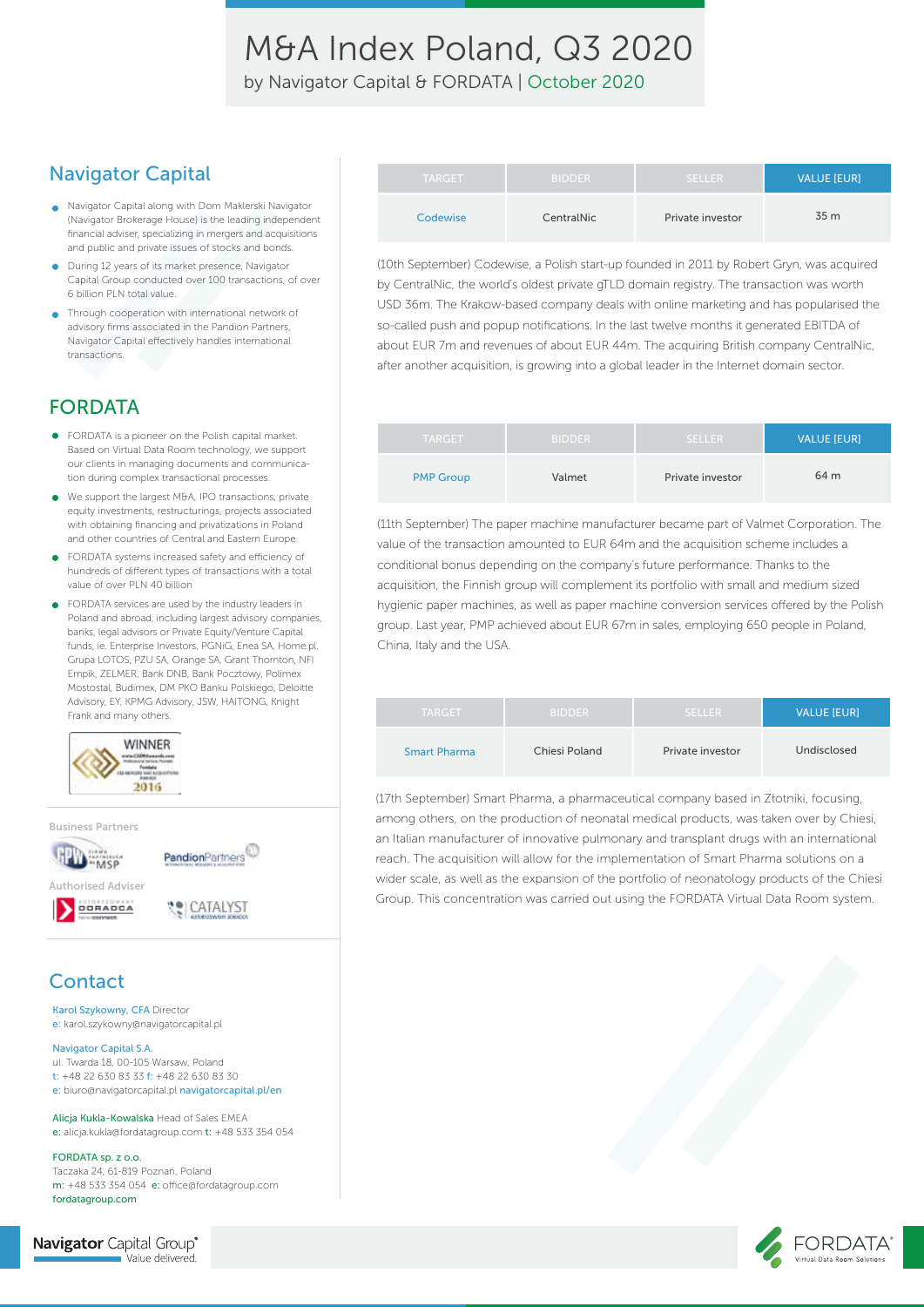by Navigator Capital & FORDATA | October 2020



### Alicja Kukla-Kowalska

Head of Sales EMEA FORDATA

# Experts' comments

In the third quarter of 2020, 74 mergers and acquisitions took place. That's the most in five years. Such a good result was achieved largely due to the closing pre-lockdown processes and ending long-term acquisition plans of companies. As in the previous quarter, the pandemic does not seem to be influencing the decision to sell, although the number of private sellers has increased. However, the restructuring trend may peak next year.

#### Private entities opened the bag of offers

In comparison to the second quarter, the percentage of private entities on the sellers' side decreased slightly in the analyzed period - from 59% to 54%. However, this is 10 more transactions than in the previous quarter - there were as many as 40. The largest transaction of disclosed value, where the seller was a private entrepreneur, was the sale of PMP Group, a producer of paper machines from Jelenia Góra, to the Finnish company Valmet for over EUR 62,5 million. Private sellers most often monetized companies operating in the TMT industry (32%). Among private foreign sellers, IT companies accounted for 80% of entities (4 transactions).

#### Awakening of PE / VC funds

Activity on the selling side also increased among PE/VC funds, which were sell-sides in 6 transactions. This is twice as much as in the previous quarter. The transaction of the highest value was the sale of Skoczykłody Wind Farm by Enterprise Investors fund to PGE for EUR 48,9 million. Only two funds decided to buy in the analyzed period. Tar Heel Capital bought Estetique, a center specializing in cosmetic dentistry, and Omikron Capital acquired 100% of shares in ZAP-Mechanika, a company dealing in precision metal processing. However, we can still expect an increase in the percentage of buyers in the PE/VC sector due to its large capital resources and the growing number of assets available at discounted prices. The following quarters may confirm this trend.

#### The computer industry was buying powerfully

In the analyzed quarter, the Media / IT / Telecom industry outclassed its rivals in terms of the number of entities it acquired. Almost every fourth (24%) transaction was on the buy-side of a company from this sector, compared to 15% in the previous quarter and 27% in the corresponding period in 2019. Producers of software and computer games bought the most often - 11 acquisitions, while IT services got 4 acquisitions. Huuuge Games acquired the Dutch company Playable Platform and the Finnish developer Double Star, while Booksy strengthened its position abroad by investing in GoPanache. The strengthening in this sector was influenced by lower activity of the financial sector, which in the third quarter was a buying side only in 7 transactions, compared to 10 in the second quarter. The drop from 19% in the previous period to 10% in the current one placed this industry in the second position among buyers.

#### Foreign entities increased interest

In the third quarter, 20 foreign investors decided to purchase from Polish companies, which is 7 more than in the previous quarter and more than twice as many as in the Q3 2019 (9 transactions). Investors from Great Britain, Switzerland and Germany bought the most often - 2 transactions each. It is Poland's western neighbors who can boast of the transaction with the highest disclosed value in the third quarter of 2020 - over EUR 1.1 billion, paid for the Polish assets of Suez Group by the Schwarz Group. The companies from the service (3 transactions) and industrial (3 transactions) sectors were the most popular among buyers. British CentralNic has acquired Codewise, a provider of services optimizing online advertising campaigns, and the American Dover Corporation has acquired Solaris Laser, a manufacturer of industrial lasers.

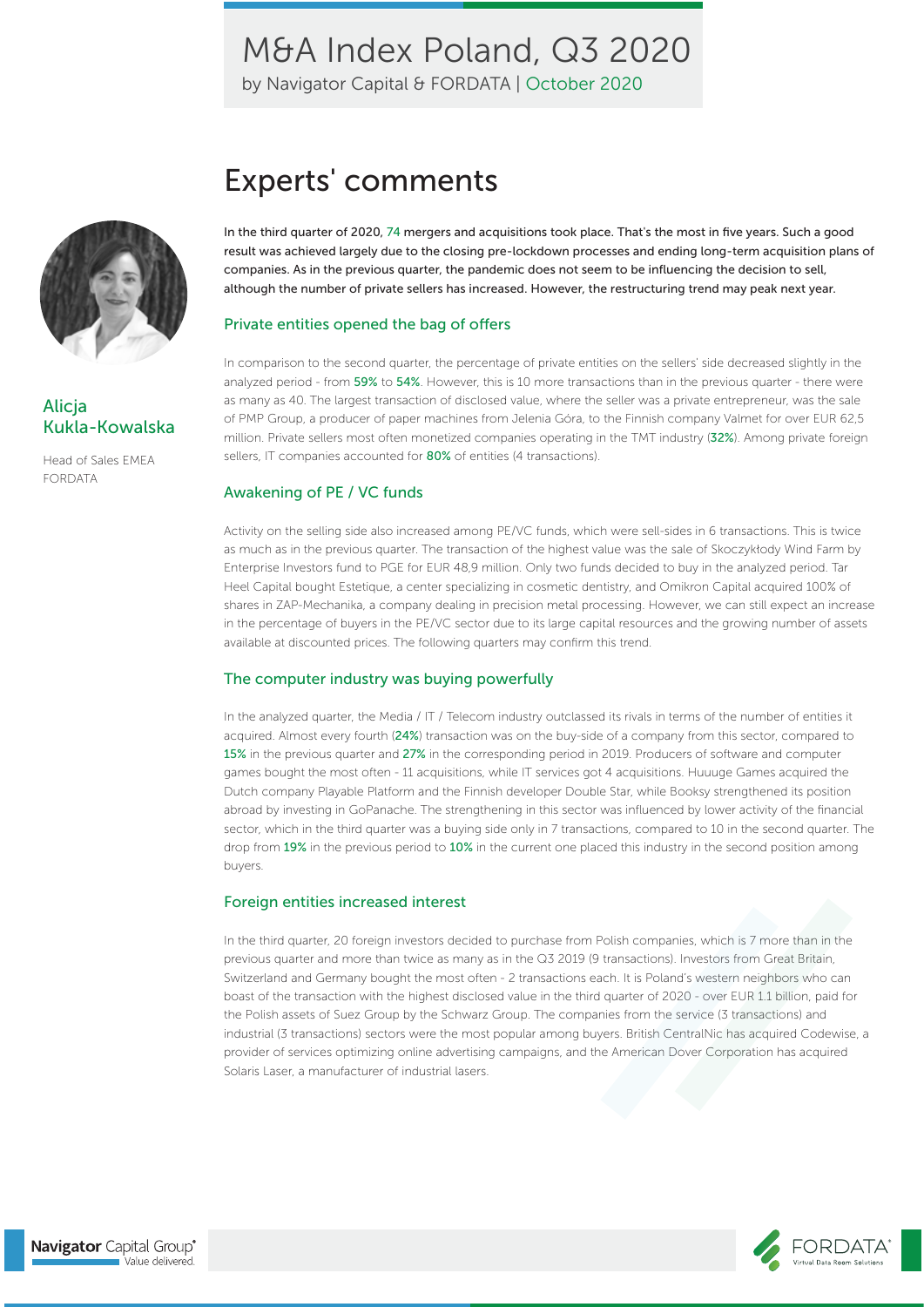by Navigator Capital & FORDATA | October 2020

# Experts' comments

#### Virtual Data Room supports entrepreneurs

The use of the VDR system as a tool for organizing many company processes, apart from Due Diligence, has become even more visible. Companies use this tool in hybrid work, which - as research shows - is expected to be continued after the COVID-19 threat ceases. Thanks to VDR, they are able to increase information security and the convenience of remote work. In the analyzed period, the VDR solution was used in approx. 47% of transactions. FORDATA participated, among others, in the takeover of Solid Logistics by VGL Group and Smart Pharma by Chiesi Poland.



### Alicja Kukla-Kowalska

Head of Sales EMEA FORDATA